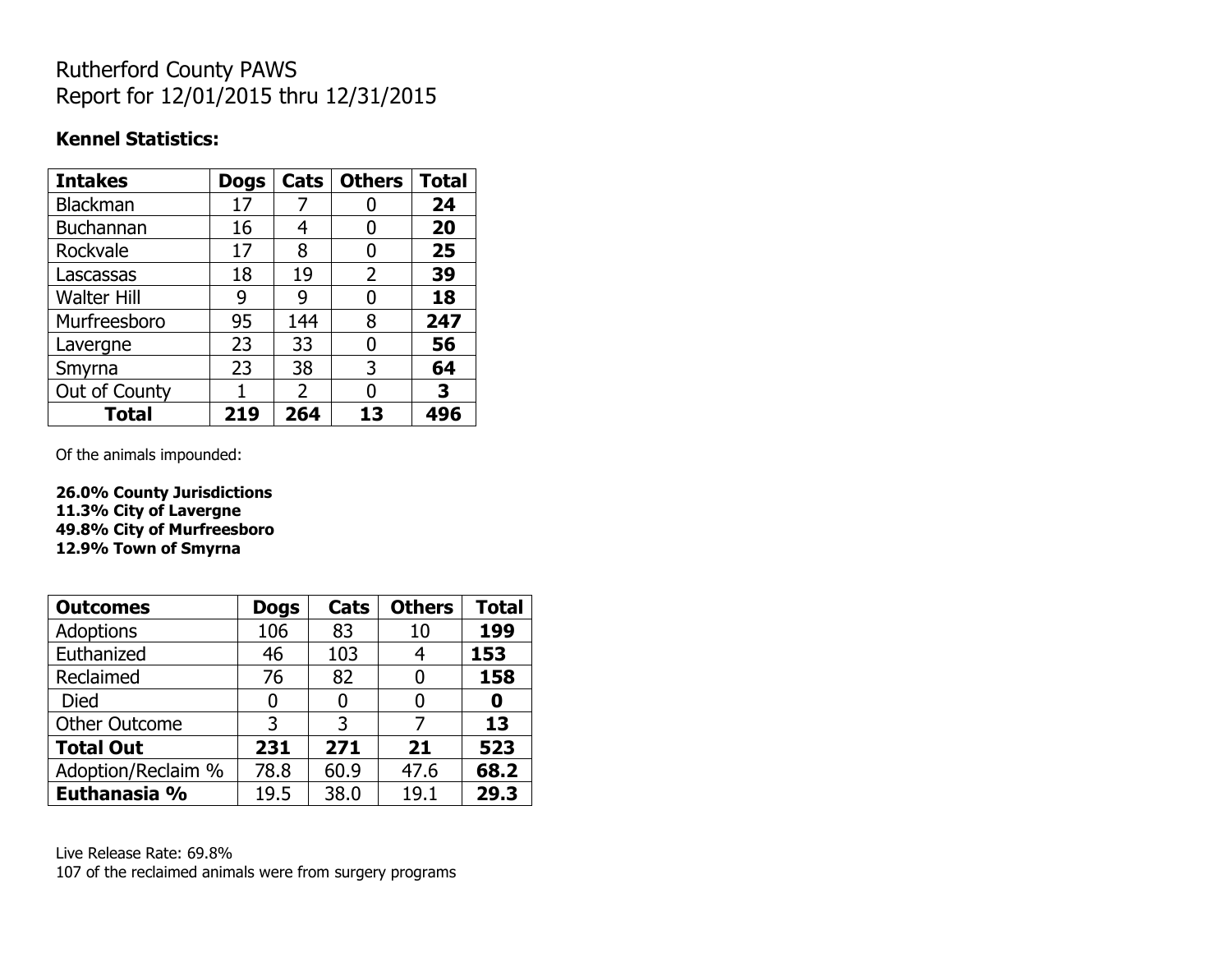Animals left in shelter on 12/31/2015: 88

2468 People visited the shelter looking for a lost /new pet.

1857 Logged calls/voice mails for the month.

#### **Activity Report by Jurisdiction:**

| Zones        | <b>Calls Received</b> | Calls Completed |
|--------------|-----------------------|-----------------|
| Blackman     | 170                   | 177             |
| Buchannan    | 112                   | 112             |
| Lavergne     | 189                   | 197             |
| Lascassas    | 96                    | 99              |
| Murfreesboro | 561                   | 571             |
| Rockvale     | 126                   | 124             |
| Smyrna       | 189                   | 189             |
| Walter Hill  | 71                    | 73              |
| Out of Area  | 10                    | 10              |
| <b>Total</b> | 1524                  | 1552            |

38.4% County Jurisdictions 12.4% City of Lavergne 36.8% City of Murfreesboro 12.4% Town of Smyrna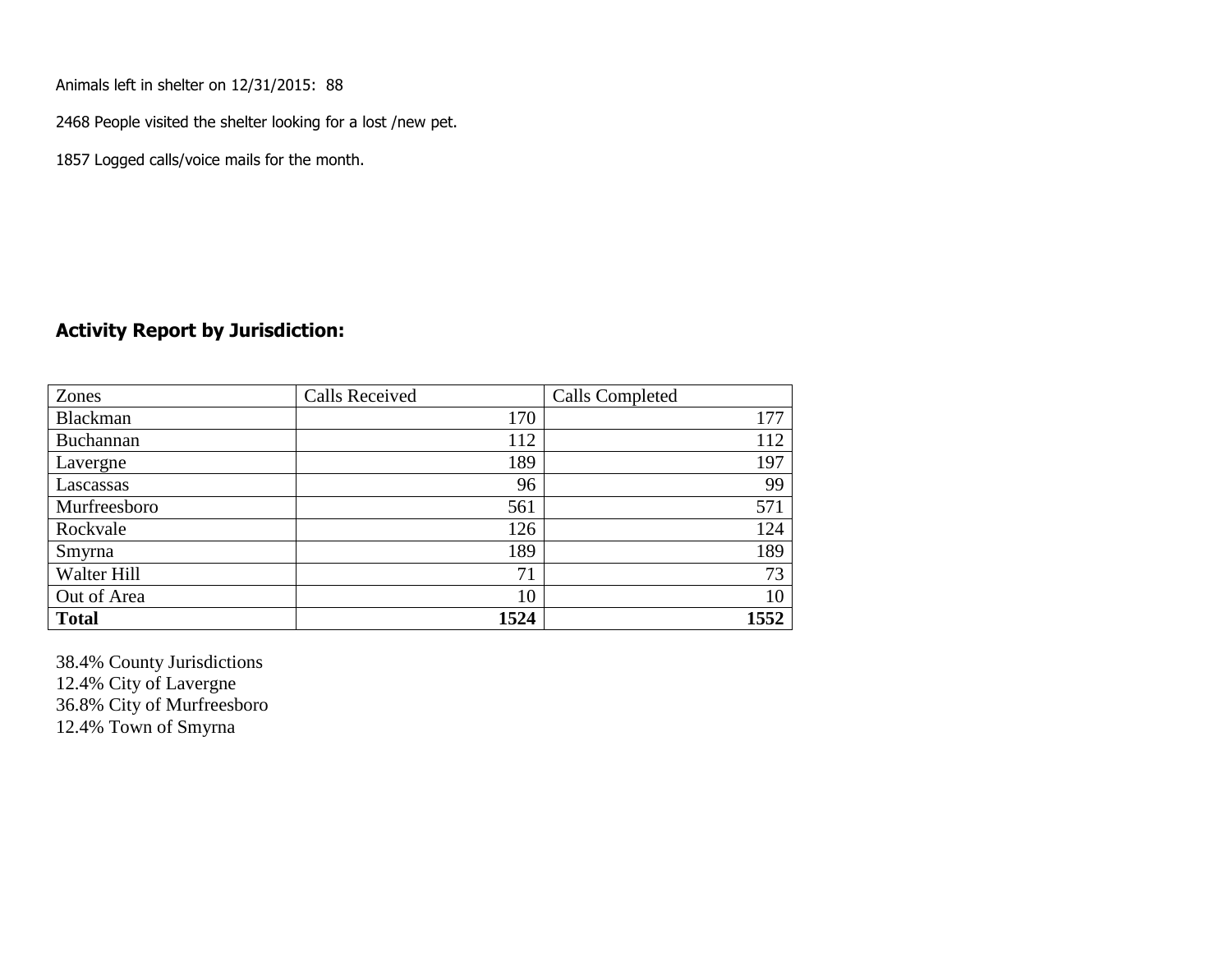# **Mileage:**

| <b>Officer</b> | <b>Miles</b> |
|----------------|--------------|
| 422            | 1533         |
| 425            | 1755         |
| 427            | 1273         |
| 428            | 1588         |
| 430            | 1204         |
| 432            | 2171         |
| 437            | 1814         |
|                |              |
|                |              |
|                |              |
|                |              |
|                |              |
|                |              |
|                |              |
|                |              |
|                |              |
|                |              |
| <b>Total</b>   | 11338        |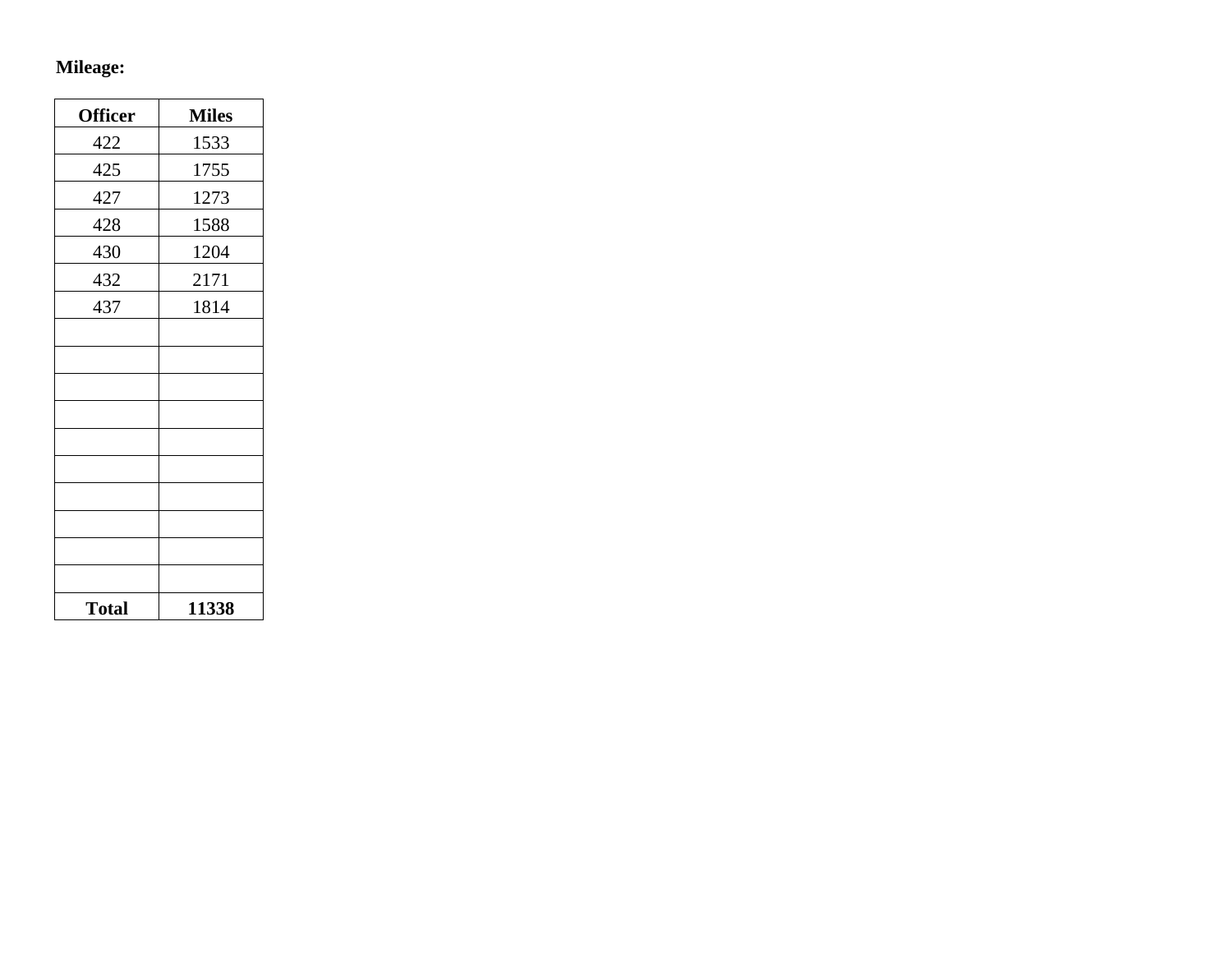## Fiscal Year-to-Date Report 07/01/15 thru 12/31/2015

### **Kennel Statistics:**

| <b>Intakes</b>     | <b>Dogs</b> | Cats | <b>Others</b> | <b>Total</b> |
|--------------------|-------------|------|---------------|--------------|
| <b>Blackman</b>    | 112         | 121  | 11            | 244          |
| <b>Buchannan</b>   | 100         | 156  | 9             | 265          |
| Rockvale           | 82          | 104  | 15            | 201          |
| Lascassas          | 98          | 106  | 8             | 212          |
| <b>Walter Hill</b> | 49          | 42   | 6             | 97           |
| Murfreesboro       | 686         | 1007 | 95            | 1788         |
| Lavergne           | 179         | 170  | 19            | 368          |
| Smyrna             | 172         | 285  | 32            | 489          |
| Out of County      | 12          | 10   | O             | 22           |
| <b>Total</b>       | 1490        | 2001 | 195           | 3686         |

Of the animals impounded since July 01: **28.2% County Jurisdictions**

**10.0% City of Lavergne**

**48.5% City of Murfreesboro**

**13.3% Town of Smyrna**

| <b>Outcomes</b>      | <b>Dogs</b> | Cats | <b>Others</b> | <b>Total</b> |
|----------------------|-------------|------|---------------|--------------|
| <b>Adoptions</b>     | 697         | 517  | 30            | 1244         |
| Euthanized           | 321         | 1056 | 73            | 1450         |
| Reclaimed            | 452         | 385  | 1             | 838          |
| <b>Died</b>          | 9           | 30   | 6             | 45           |
| <b>Other Outcome</b> | 12          | 13   | 86            | 111          |
| <b>Total Out</b>     | 1491        | 2001 | 196           | 3688         |
| Adoption/Reclaim %   | 77.1        | 45.1 | 15.8          | 56.5         |
| Euthanasia %         | 21.5        | 52.8 | 37.3          | 39.2         |

Live Release Rate: 58.7%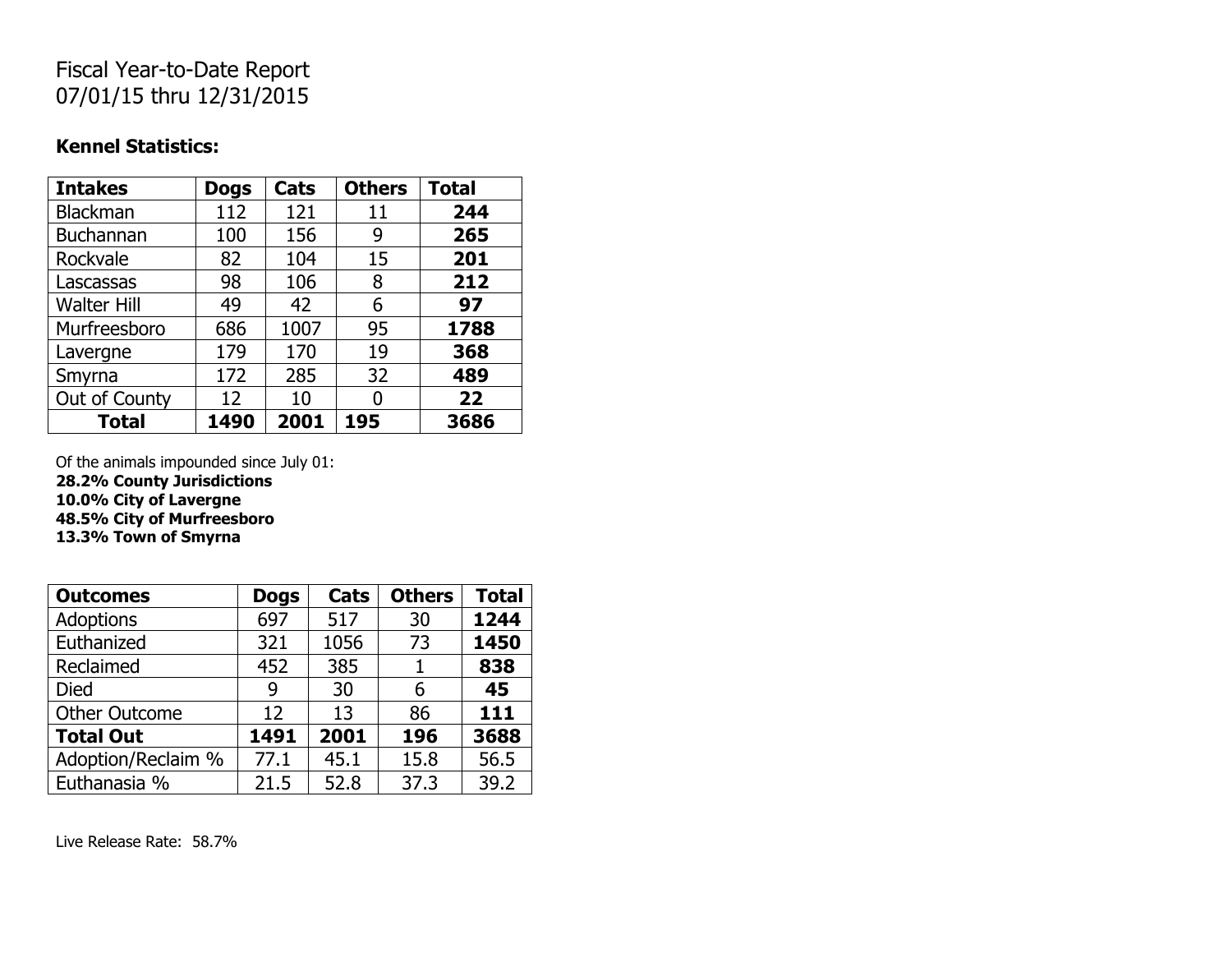13622 People have visited the shelter since July 01, 2015 looking for a lost /new pet.

12679 Logged calls/voice mails since July 01, 2015.

### **Activity Report by Jurisdiction:**

| Zones           | <b>Calls Received</b> | Calls Completed |
|-----------------|-----------------------|-----------------|
| <b>Blackman</b> | 1258                  | 1264            |
| Buchannan       | 704                   | 700             |
| Lavergne        | 1276                  | 1269            |
| Lascassas       | 702                   | 699             |
| Murfreesboro    | 3518                  | 3519            |
| Rockvale        | 647                   | 641             |
| Smyrna          | 973                   | 970             |
| Walter Hill     | 535                   | 537             |
| Out of Area     | 88                    | 88              |
| <b>Total</b>    | 9701                  | 9687            |

40.5% County Jurisdictions 13.2% City of Lavergne 36.3% City of Murfreesboro 10.0% Town of Smyrna